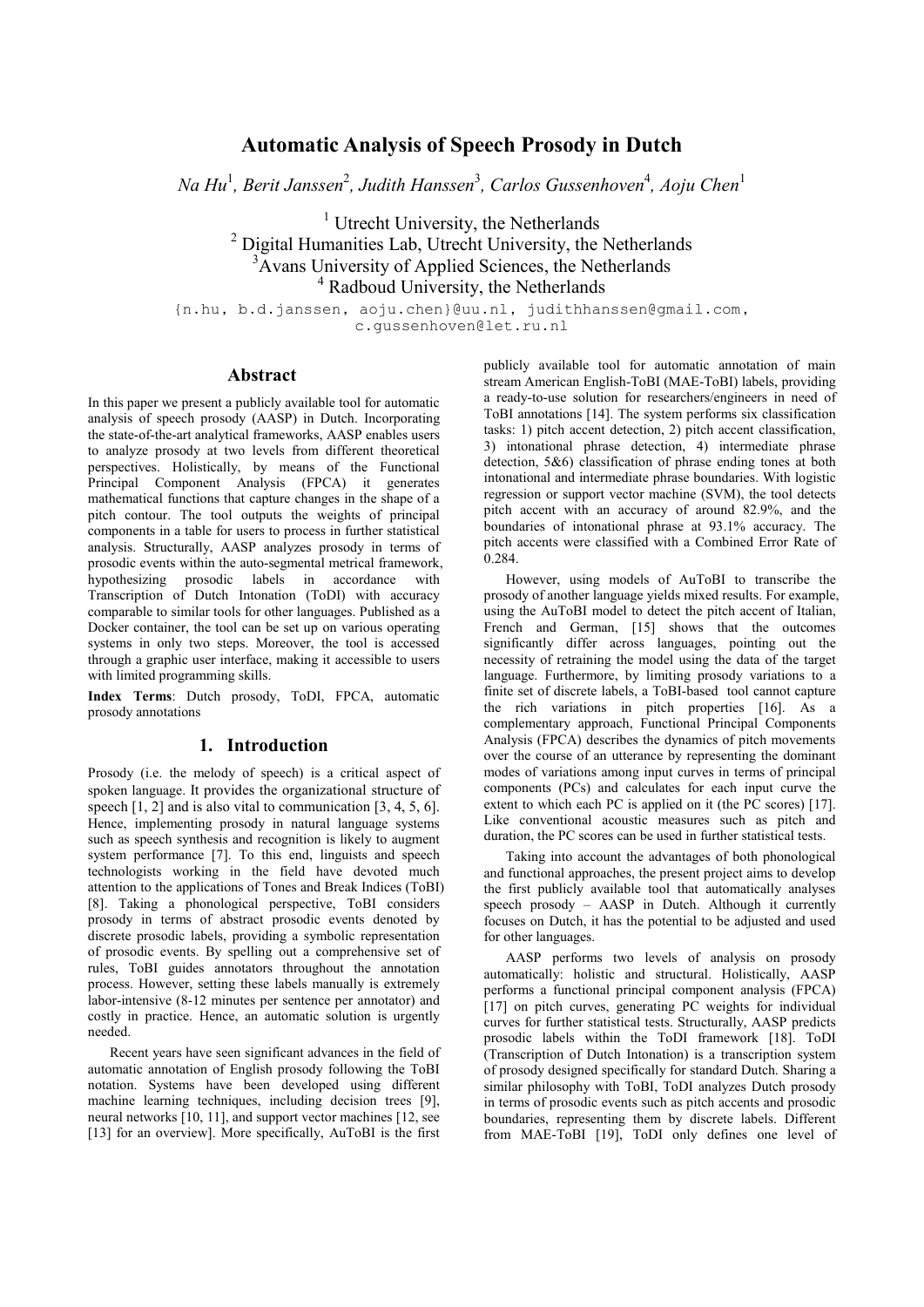prosodic phrasing, instead of two. Moreover, the two systems differ in how pitch accents are analyzed. In MAE-ToBI, pitch accents captures both the contour leading towards the accented target and the contour leading off the accented target, whereas ToDI's pitch accents capture the contour leading off the accented target [20, 21, 22]. Table 1 shows the ToDI inventory, which consists of the location of the most salient part in a speech flow (pitch accent), pitch movements associated with the stressed syllable of a word (pitch accent types), the location of prosodic phrasal boundaries (prosodic boundaries), and pitch movements at the boundaries of an intonational phrase (prosodic boundary tones).

Table 1: *ToDI inventory.*

| <b>Prosodic events</b> | <b>Decibels</b>                           |
|------------------------|-------------------------------------------|
| Pitch accent           | Accented/unaccented                       |
| Pitch accent types     | $H^*, H^*, H^*L, H^*L, L^*HL, L^*, L^*H,$ |
|                        | $H*LH$                                    |
| prosodic boundary      | Yes/no                                    |
| prosodic boundary      | %L, %HL, %H, H%, L%, %                    |
| tones                  |                                           |

AASP is freely distributed as a Docker container<sup>1</sup>, which encapsulates the code and all its dependencies, so that the application runs quickly and uniformly in spite of differences between operation systems. The application and user manual of AASP can be downloaded from

[https://github.com/UUDigitalHumanitieslab](https://github.com/UUDigitalHumanitieslab/AASP) [/AASP](https://github.com/UUDigitalHumanitieslab/AASP)

To use the tool, users first need to install Docker on their own machine, download AASP to a local directory, and set up a Container for AASP in Docker, which can be done in only two steps by following the manual provided in the link. Different from existing tools of automatic prosody annotation, AASP is presented with a graphic user interface, which makes it friendly to users with limited programming skills.

## **2. System schematic**

AASP consists of two independent analytical modules: AuToDI and FPCA. Figure 1 displays its schematic. First, users select the analysis of their choice. Then they are requested to specify a directory of files which should be analyzed. Only one type of analysis can be performed at a time, because the two modules require different input formats. Assuming that users need both analyses, they will need to execute the procedure twice.



<sup>1</sup> https://www.docker.com/resources/what-container

1

#### **2.1. AuToDI**

AuToDI performs four classification tasks abiding to the ToDI conventions: 1) pitch accent detection; 2) pitch accent type classification; 3) prosodic boundary detection; 4) prosodic boundary tone classification.

AuToDI requires two types of user inputs: 1) audio files (in .wav format), which can be either a single long wave or a bunch of short waves contained in a folder; 2) the corresponding Praat TextGrid files containing word segmentations, which can be generated by external services provided by the OH-portal supported by CLARIN ERIC [23]. With the input data, AuToDI first extracts features including pitch, intensity and spectral information on a word level from the waveforms using the feature extraction module of AuToBI [14]. With the features, the tool first detects the locations of pitch accent and prosodic boundaries. Then, for words bearing pitch accents, the pitch accent types are predicted, and for words located at the prosodic boundaries, the boundary tones are predicted. Finally, the hypothesized labels are output to TextGrid files, which can be downloaded to a local directory of the users' choice.

#### **2.2. FPCA**

The operation of FPCA implements the workflow described in [17], which consists of three steps with the second step being optional: 1) smoothing, 2) landmark registration, 3) FPCA. First, the raw pitch curves are smoothed using B-spline interpolation and also rescaled according to the same time window. With this treatment, the micro-pitch variations irrelevant to experimental manipulation are smoothed out, resulting in a smooth curve. After smoothing, the curves can be further adjusted by aligning the time points of common internal landmarks shared by the curves, e.g. common phone boundaries [17] or common syllabic boundaries [24], if such common landmarks exist. By doing this, the pitch movements are aligned with respect to the common landmarks. Lastly, Functional PCA is conducted to extract the principal components as well as their weights for each curve. The aforementioned workflow is implemented as an R script, which is adapted from an open access script provided by [17].

FPCA requires two types of inputs from users: wave files and TextGrids containing boundaries of the domains of interest (DOI) and if applicable, locations of landmarks. The FPCA workflow starts with extracting relevant acoustic measures from the DOI, including f0 values at a step of 5 ms, the duration of the DOI, and if applicable, the duration of the region between landmarks, using Python implementations of Praat scripts. Then, the previously mentioned three steps (or two, if users do not need landmark registration) will be performed sequentially. In the process of smoothing, users will see a plot in a pop-up window showing the results of cross-validation of different combinations of the smoothing parameters: *k* and *lambda*. Users have to specify their choice of smoothing parameters so that the smoothing can proceed. The general principle is to pick from the combinations that yields similar smoothing results the combination that consists of the smallest *k* and the largest *lambda* (for details see [17]). After smoothing, the program will carry out landmark registration if users have opted for them and otherwise proceed with FPCA. Finally, the tool outputs PC weights of each PC for individual curves in a .csv file and plots showing how each PC manipulates the mean curve. These will be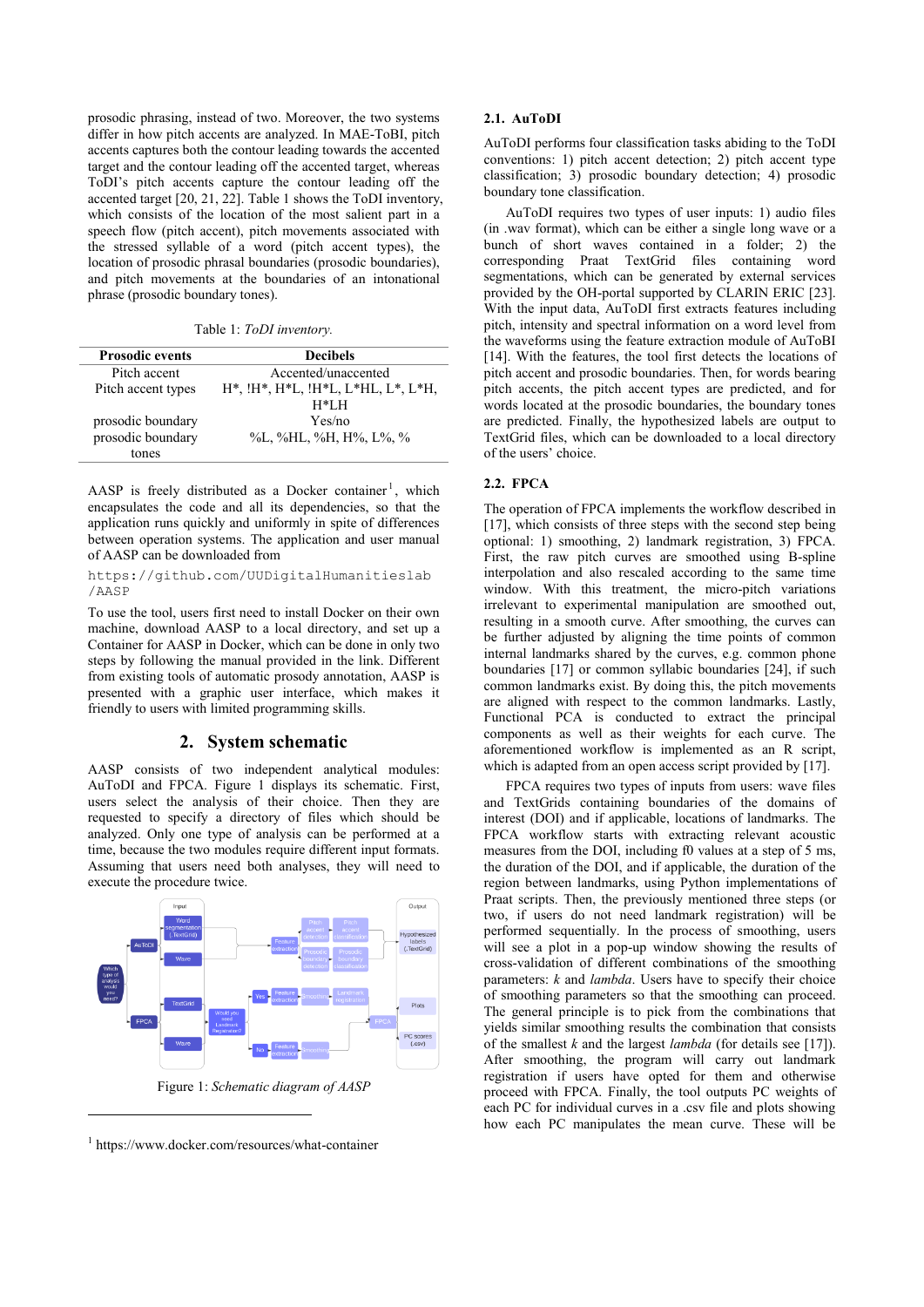returned to users as a compressed folder, which can be saved at the location of their choice.

# **3. Methodology**

The training set comprised of 4269 Dutch utterances collected in previous studies on Dutch intonation [25, 26]. The data set consists of 134 speakers of 6 Dutch dialects including Nijmeegs in South Guelderish, Zeelandic in Zuid-Beveland, Hollandic in Rotterdam and Amsterdam (AM) (all Low Franconian), West Frisian in Grou and Low Saxon in Winschoten. The utterances vary in sentence types (statements, yes/no questions and rhetorical questions) and also in the locations of pitch accent (IP-medial, IP-final). The utterances were scripted speech elicited from a dialogue setting, ensuring a fair representation of natural speech. The data were annotated by experienced annotators following ToDI conventions. Prosodic boundaries were annotated on the whole data set. Pitch accents and the associated accent types were annotated on a portion of the set (2600 utterances), resulting in a total number of 2868 instances distributed across the nine pitch accent types with an inter-annotator agreement of 0.998 (Cronbach's alpha) [25]. During annotation, annotators' uncertainty was denoted by "?", and an unrealized pitch target of a pitch accent was indicated by "()", resulting in additional 4 atypical classes including  $H^*L$ ?,  $H^*(L)$ ,  $H^*(L)$ and !H\*L?. Given that the main difference between an atypical instance and a typical one lies in phonetics rather than phonology and that the number of the atypical instances was small compared to the number of typical instances (e.g. H\*L? only occurs 5 times in the whole set), the "?" cases were merged with the typical cases (e.g. H\*L? converted to H\*L), and the "()" cases were merged with the typical instances without the unrealized tone targets (e.g. H\*(L) converted to H\*). The number of instances for each accent type is shown in Table 2. The number of pitch accent types used in the analysis was reduced to seven by discarding H\*LH because of scarce instances.

| Table 2: Number of instances per pitch accent class |  |
|-----------------------------------------------------|--|
|-----------------------------------------------------|--|

| Pitch accent type | Count |
|-------------------|-------|
| $H*L$             | 1014  |
| $H^*$             | 187   |
| $L^*$             | 44    |
| $L^*H$            | 617   |
| $H^*LH$           | 2     |
| !H*L              | 178   |
| !H*               | 34    |
| L*HL              | 794   |

Acoustic features were extracted from the input files at the word level using the feature extraction module of AuToBI [14]. For each word, pitch, intensity, duration, and spectral information with mean, standard deviation, maximum, minimum, medium, slope, and range were obtained. Regarding pitch and intensity, the features were normalized using z-score to eliminate speaker differences. In addition, these features were also normalized relative to neighboring words. As in AuToBI, a unique set of features was constructed for each classifier (for more details of the feature extraction module see [14]).

The classifiers were trained using the Weka machine learning software [27] with 10-fold cross-validation. For each task, the performance of three types of classifiers were compared, the support vector machine (SVM) with linear kernel, logistic regression, and J48 (the java version of C4.5). We used Accuracy, Precision, and Recall as evaluation criteria to choose the model with the best performance.

# **4. Results**

Table 3 shows the performance of SVM, logistic regression and J48 in the four classification tasks, pitch accent detection, pitch accent classification, prosodic boundary detection, and prosodic boundary tone classification. In general, SVM shows the highest accuracy in all four tasks, outperforming logistic regression and J48.

Table 3: *Accuracy of the three types of classifiers in the four detection and classification tasks*

| <b>Style Name</b>           | <b>Classifier</b> | Accuracy |
|-----------------------------|-------------------|----------|
| Pitch accent detection      | <b>SVM</b>        | 94.6%    |
|                             | Logistic          | 86.9%    |
|                             | J48               | 83.3%    |
| Pitch accent classification | <b>SVM</b>        | 75.4%    |
|                             | Logistic          | 68.2%    |
|                             | J48               | 54.1%    |
| Prosodic boundary detection | <b>SVM</b>        | 88.98%   |
|                             | Logistic          | 79.43%   |
|                             | J48               | 72.6%    |
| Prosodic boundary tone      | <b>SVM</b>        | 84 7%    |
| classification              |                   |          |
|                             | Logistic          | 77.4%    |
|                             | J48               | 78.6%    |

For pitch accent detection, SVM yielded the highest performance with an accuracy of 94.6% with a weighted average F-Measure  $0.946$  (Precision: 0.946, Recall = 0.946). Regarding pitch accent classification, SVM outperformed the other two classifiers with an accuracy of 75.4% with a weighted average F-Measure of 0.751 (Precision = 0.751, Recall  $= 0.754$ ). In Table 4, the confusion matrix shows that H\*L, L\*HL, !H\*L were relatively easy to classify with F-Measures ranging from 0.700 to 0.850, while L\* exhibits the lowest F-measure 0.286. It is also clear from Table 4 that some accent types are easily confusable, suggesting some degree of similarity between pitch accent types. Specifically, L\*H is misclassified as L\*HL in 149 out of 617 instances, and L\* is misclassified as L\*H in 29 out of 44 instances. Also, !H\*L and H\*L were easily confusable – 44 out of 178 cases of !H\*L were classified as H\*L.

Table 4: *Confusion matrix of pitch accent types* 

| <b>Classified</b> | a   | b        | c        | d   | e   |          | g   | F-      |
|-------------------|-----|----------|----------|-----|-----|----------|-----|---------|
| $as \rightarrow$  |     |          |          |     |     |          |     | Measure |
| $a = L^*H$        | 399 | 10       | 149      | 10  | 45  | 3        |     | 0.627   |
| $b = L^*$         | 29  | 10       | 0        | 0   | 4   | $\theta$ |     | 0.286   |
| $c = L^*HL$       | 121 | $\Omega$ | 647      | 3   | 20  | $\theta$ | 3   | 0.810   |
| $d = H^*$         | 32  |          | $\Omega$ | 101 | 43  |          | 3   | 0.591   |
| $e = H^*L$        | 66  | 5        |          | 30  | 872 |          | 33  | 0.850   |
| $f = 1H^*$        | 2   | $\Omega$ | 0        | 7   | 9   | 14       | 2   | 0.437   |
| $g = H^*L$        | 6   | 0        | $\theta$ | 4   | 44  | 5        | 119 | 0.700   |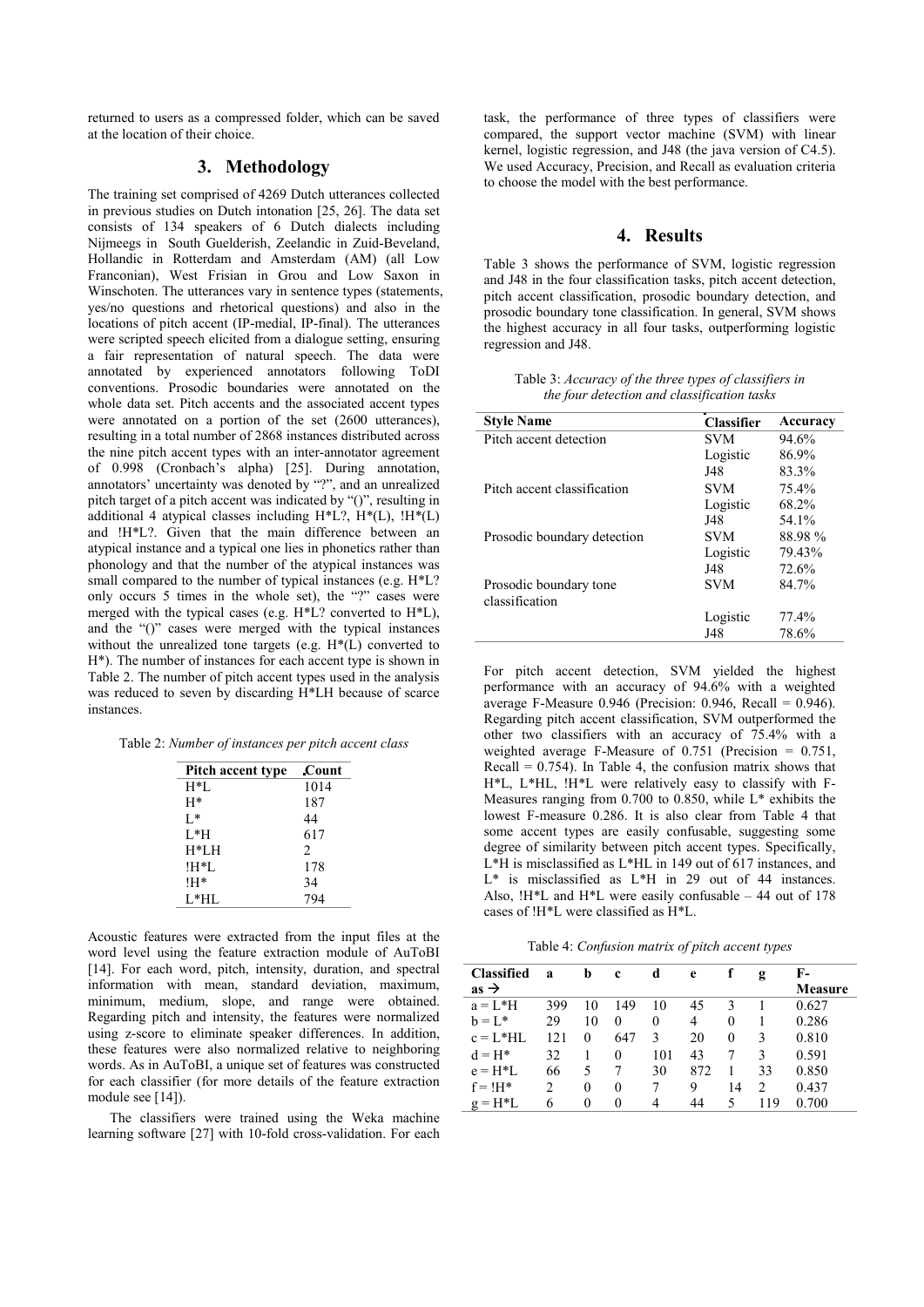With respect to prosodic boundaries, the results show that the locations of prosodic boundaries can be detected by SVM with an accuracy of 88.98% with a weighted average F-Measure of 0.882 (Precision: 0.885, Recall =  $0.890$ ), and the tone types at prosodic boundaries can be classified with an accuracy of 84.7%.

With regard to FPCA, the tool outputs PC weights for raw curves in a .csv file, which can be read into statistical software, such as R or SPSS, for further statistical tests. For examples of prosody research using FPCA output, the readers are referred to [17, 28, 29, 30].

#### **5. Discussion**

In general, the results of Automatic ToDI label predictions are consistent with the results reported in previous studies. That is, pitch accent detection and prosodic boundary detection are relatively easy, performing with high accuracy, whereas pitch accent classification is the hardest, showing the lowest accuracy of all. Specifically, our tool predicts the location of pitch accent with an accuracy of 94.8% using SVM, comparable to the 90% reported in [11]. And for prosodic boundary detection, our tool shows an accuracy of 88.98% using SVM. One reason for the yielded high accuracy is that the training set contained reliable annotations (high interannotator agreement). With regard to pitch accent classification, the classifier with the best performance, which is SVM, shows an accuracy of 75.4%, slightly better than the 70.8% reported in [13], which adopted the same number of pitch accent types as the current tool. Note that our result is only based on seven types of pitch accent, excluding H\*LH, which only had two instances in the original training set and was therefore discarded. In fact, although its pattern is phonologically distinguishable from other types, H\*LH's are restricted to pre-final accent locations and may be even more infrequent in natural speech. The difficulty in predicting pitch accent types may be partially due to the scarce data of certain accent types. In our training set, the number of instances across types was unbalanced (e.g. 34 !H\* vs. 1014 H\*L). Further, the difficulty in classifying pitch accents might lie in the fact that the boundaries between accent types are naturally fuzzy. To deal with the resemblances between certain pitch accent types, some researchers divided the original accent types into groups based on the extent to which one type of pitch accent was similar to the other, and consequently, gained an improvement in model performance. For example, by grouping ToBI accents into high  $(H^*, L^+H^*, H^+H^*),$ downstepped ( $!H^*$ , L+ $!H^*$ ), and low (L<sup>\*</sup> and L<sup>\*</sup>+H), [31] gained an accuracy of 81.3%, and [32] achieved an accuracy of 87.17% using ensemble learning methods, generally higher than studies adopting original categories. Besides more training data and a grouping criterion, the performance of pitch accent classification might be improved by adopting new features, especially the features that portray the characteristics of pitch contours. In this regard, FPCA shows great potential as it captures the main mode of variations among the contour shapes. This will be further investigated in our future work.

#### **6. Conclusions**

We presented an initial version of AASP, which is the first publicly available tool to automatically annotate Dutch prosody. It enables users to perform two types of analysis: ToDI and FPCA. With respect to ToDI, the tool performs four tasks including pitch accent detection, pitch accent

classification, prosodic boundary detection, and prosodic boundary tone classification. Using SVM, the tool performs with accuracy comparable to similar tools of other languages. Regarding FPCA, AASP outputs the weights of principal components in a .csv file, which can be directly used for further statistical tests.

 The tool is packaged as a Docker container that can run on a wide range of operating systems. Also, it comes with a graphical user interface to ensure ease of use for users with limited programming skills. Future work will explore new features such as the PC weights generated by Functional Principal Component Analysis (FPCA) in order to examine if they can improve the accuracy of pitch accent classification.

#### **7. Acknowledgements**

We would like to thank Andrew Rosenberg for his help and Rick Janssen for his support throughout this project, José de Kruif, Jelte van Boheemen and Sheean Spoel for their input in the early stage of this project, and Arjan van Hessen for his help with software for automatic transcription of spoken Dutch. This project is supported by a Research IT innovation fund of Utrecht University to Aoju Chen.

#### **8. References**

- [1] M. Nespor and I. Vogel, *Prosodic Phonology*. Dordrecht, the Netherlands: Foris., 1986.
- [2] M. E. Beckman, "The Parsing of Prosody," *Lang. Cogn. Process.*, vol. 11, no. 1–2, pp. 17–68, Apr. 1996.
- [3] J. Cole, "Prosody in context: a review," *Lang. Cogn. Neurosci.*, vol. 30, no. 1–2, pp. 1–31, 2015.
- [4] A. Cutler, D. Dahan, and W. Van Donselaar, "Prosody in the Comprehension of Spoken Language: A Literature Review," *Lang. Speech*, vol. 40, no. 2, pp. 141–201, 1997.
- [5] P. Prieto, "Intonational meaning," *Wiley Interdiscip. Rev. Cogn. Sci.*, 2015.
- [6] J. Pierrehumbert and J. Hirschberg, "The meaning of intonational contours in the interpretation of discourse," in *Intentions in communication*, P. R. Cohen, J. L. Morgen, and M. E. Pollack, Eds. MIT Press, Cambridge, MA; London. Lewis., 1990.
- [7] E. Shriberg and A. Stolcke, "Prosody modeling for automatic speech recognition and understanding," in *Proceedings of ISCA Workshop Prosody in Speech Recognition and Understanding*, 2001, pp. 13–16.
- [8] M. E. Beckman, "ToBI : A standard for labeling English prosody," in *Proceedings of the 1992 International Conference on Spoken Language Processing*, 1992, pp. 12–16.
- [9] C. W. Wightman and M. Ostendorf, "Automatic Labeling of Prosodic Patterns," in *proceedings of IEEE Transactions on Speech and Audio Processing*, 1994.
- [10] C. González-ferreras, D. Escudero-mancebo, C. Vivarachopascual, and V. Cardeñoso-payo, "Improving automatic classification of prosodic events by pairwise coupling," in *Proceedings of IEEE Transactions on Audio, Speech, and Language Processing*, 2012, vol. 20, no. 7, pp. 2045–2058.
- [11] C. Ni, W. Liu, and B. Xu, "Automatic Prosodic Events Detection by Using Syllable-Based Acoustic , Lexical and Syntactic Features," in *INTERSPEECH*, 2011.
- [12] J. H. Jeon and Y. Liu, "Automatic prosodic events detection using syllable-based acoustic and syntactic features," in *Proceedings of IEEE International Conference on Acoustics, Speech and Signal Processing*, 2009, pp. 4565–4568.
- [13] D. Escudero-Mancebo, C. González-Ferreras, C. Vivaracho-Pascual, and V. Cardeñoso-Payo, "A fuzzy classifier to deal with similarity between labels on automatic prosodic labeling," *Comput. Speech Lang.*, 2014.